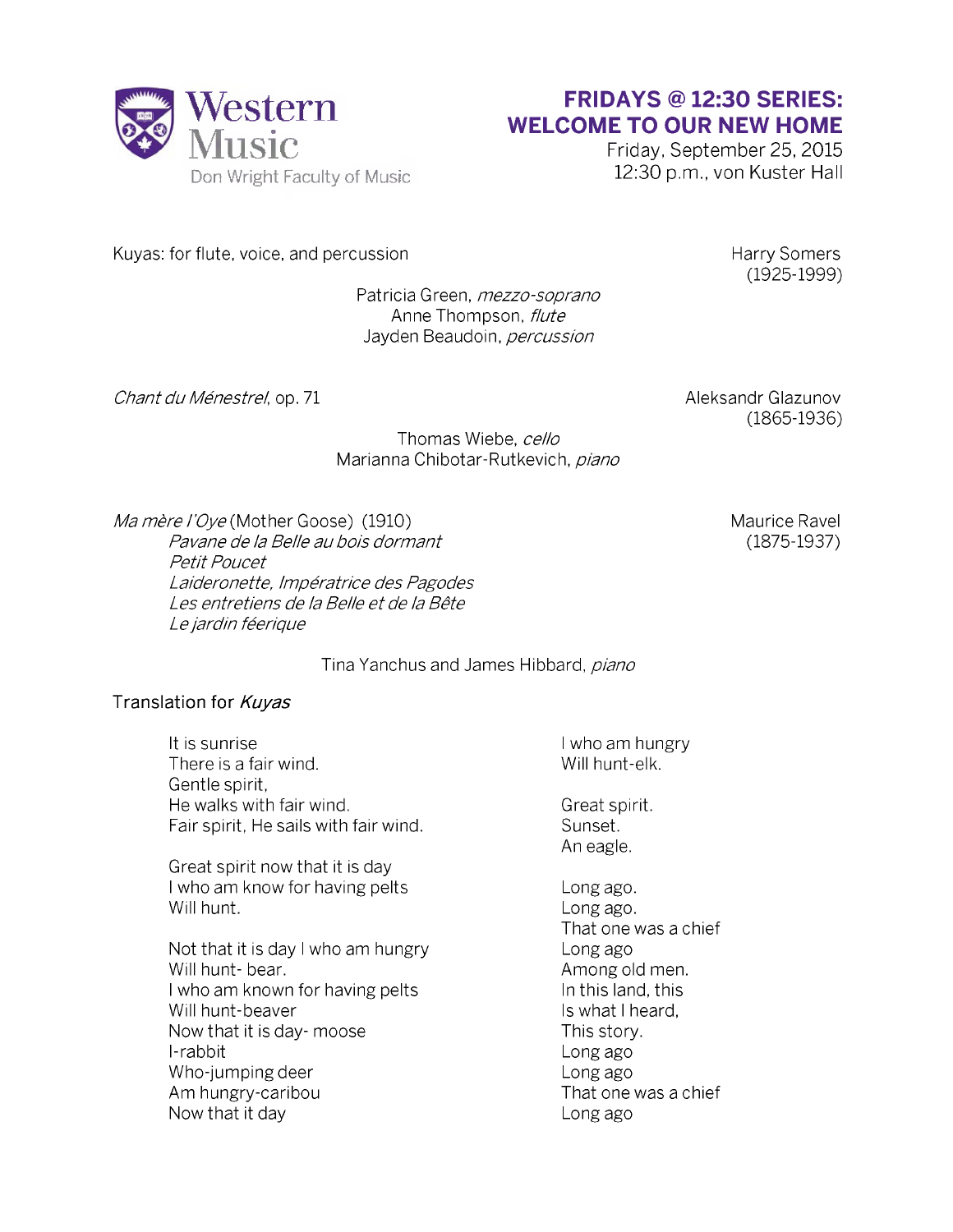Praised for "singing with a poignancy and molten resonance", Patricia Green has appeared internationally in operas, oratorios, solo and chamber music at the Concertgebouw, Carnegie Hall, Merkin Hall, Glazunov Hall, Musica Festival, Huddersfield Festival, and the Kennedy Centre singing with l'Orchestre de Radio-France, the Dutch Radio Philharmonic, the Theatre Chamber Players, the Northern Israel Symphony, the Manitoba Chamber Orchestra, Washington Bach Consort, Left Bank Concerts, the U.S. Holocaust Museum series, Bethlehem Bach Society, and Ensemble Parallele, among others. She gained renown for her versatility and exceptional musicianship creating more than 30 world premieres working with acclaimed composers such as Pierre Boulez, R. Murray Schafer, Gyorgy Ligeti, Lori Laitman, Lasse Thoressen, Shulamit Ran and Laura Schwendinger. Recent internationally reviewed CDs on the Blue Griffin Recording label are: La Voix Nue - Unaccompanied works for voice by Living Composers, Absconditus - Music of Sidney Corbett, Unsleeping - Songs of Living Composers and The Ice Age and Beyond - Songs by Canadian Women Composers. She is also featured on six other CD recordings. As Voice Area Coordinator and Professor at the University of Western Ontario, she loves to share her passion for singing with students. Se[e www.patriciagreenmezzo.com](http://www.patriciagreenmezzo.com/)

Flutist Anne Thompson is a native of Peterborough Ontario and received her early musical education there before entering the Bachelor of Music program at the University of Western Ontario. While an undergraduate, she became a member of Orchestra London and later played with the Calgary Philharmonic Orchestra for several years before receiving a Canada Council grant for further study in the U.S. After a year of study with flutist Geoffrey Gilbert, she attended Yale University where she studied under Thomas Nyfenger and performed at the Norfolk Summer Music Festival. Upon receiving the degree of Master of Music Performance from Yale, she returned to Canada to join the Faculty of Music at the University of Western Ontario, where she still teaches. Ms. Thompson lives in Toronto, where she is a busy free-lance artist. She has appeared regularly with the Toronto Symphony Orchestra, the National Ballet Orchestra, the Mississauga Philharmonic, Continuum New Music Ensemble, the Kitchener- Waterloo Symphony, the Hamilton Philharmonic, the Talisker Players, the Winnipeg Ballet Orchestra and all of the Toronto theatre orchestras, and is a frequent performer on C.B.C. Radio in chamber and orchestral settings.

Jayden Beaudoin has been an active percussionist and educator in Southern Ontario since moving to London in 2012. In addition to teaching percussion with the New Horizons Adult Band and directing the Western Chamber Music Jazz Ensemble and Western Marching Band, he has performed with groups such as the Thunder Bay, Windsor, and International Symphony Orchestras, the Royal Hamilton Light Infantry Band, Orchestra London Canada, and can often also be found busking on a portable drum kit.

Cellist Thomas Wiebe, Associate Professor Western's Don Wright Faculty of Music, has performed on numerous occasions as a guest artist with Kitchener-Waterloo Symphony Orchestra and Orchestra London Canada. He has also been heard as soloist with the Juilliard Orchestra at Lincoln Center in New York, and with the Winnipeg Symphony Orchestra. He has recorded for the CBC, Centrediscs, Doremi and Bowl labels. Dr. Wiebe is also cellist with the Duke Trio, along with violinist Mark Fewer and pianist Peter Longworth. Besides his performances with the Duke Trio, he plays regularly with Toronto's Art of Time Ensemble, and with other leading chamber musicians. Dr. Wiebe studied cello in his native Winnipeg with the late Julie Banton. He also studied at the Eastman School of Music with Robert Sylvester, and with Aldo Parisot at Yale and Juilliard. He holds a Doctor of Musical Arts Degree from Yale. In addition to his position at Western, Dr. Wiebe is on the faculty of the Domaine Forget Summer Music Academy in Quebec.